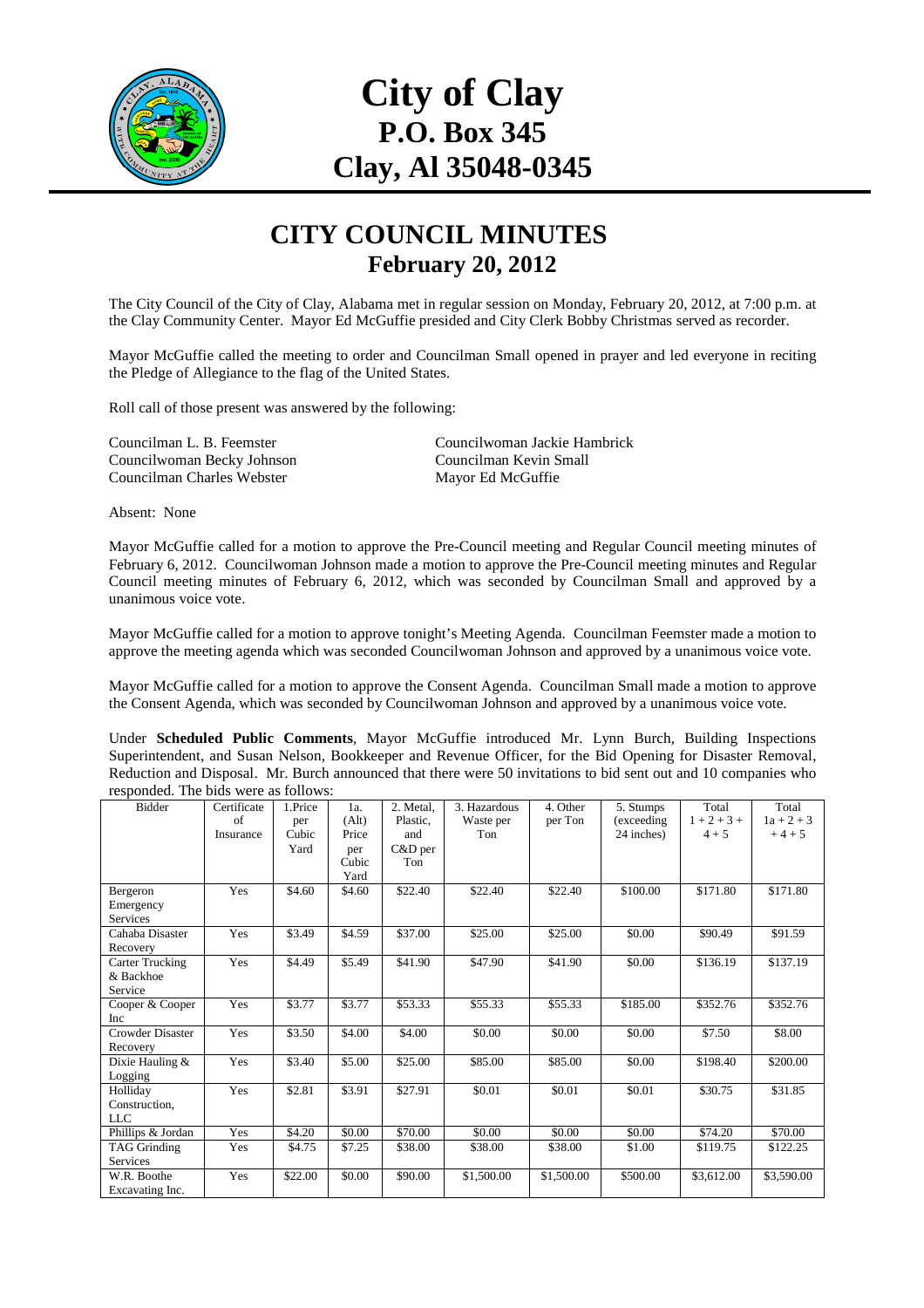

## **CITY OF CLAY CITY COUNCIL MINUTES February 20, 2012**

Under **Reports from Standing Committees** Councilman Feemster was recognized for a report from the **Public Safety Committee**. Councilman Feemster discussed the following items: (1) It is the contractor's responsibility to haul off their debris; (2) The FEMA Office in Clay has closed. Center Point's location will remain open for the rest of the week; (3) It is important to register for FEMA by April 2; (4) DRADT helped with short term volunteer coordination. The coordination of long term recovery process has been transitioned to Hands on Birmingham. More information is available on the website; (5) On Saturday February  $11<sup>th</sup>$  the city saw 200 volunteers help clean up debris and there is a need for more professionally skilled people to volunteer; (6) Homeowners should complete a Right of Entry form to attain assistance with cleanup; (7) The Storm Recovery Center has been moved from Clay United Methodist Church to Clay City Hall.

Councilwoman Hambrick was recognized for a report from the **Committee on Community Development, Environmental, Historical, Library and Seniors.** Councilwoman Hambrick reminded everyone that the library's monthly book club meeting would be held Tuesday February 21 at 6:00 pm at the library. She also thanked everyone who has been involved in the cleanup effort.

Under **Committee on Annexation, Business, Census, Planning & Zoning and Schools**, Councilwoman Johnson discussed the following items: (1) Clay Elementary School placed in four events & Chalkville Elementary School placed in six events at the Science Olympiad tournament; (2) Clay City Hall has issued 296 storm related construction permits; (3) Applauded the Public Works department for their hard work; (4) Announced that she has been busy updating the city's facebook to keep Clay citizens informed; and (5) Everyone has been very appreciative of all the volunteer effort in Clay.

Councilman Small was recognized for a report from the **Committee on Building Inspections, Sanitation, Streets and Utilities** and thanked the Public Works department for their work. He also announced that on Saturday 1,650 cubic yards of vegetative debris had been picked up from Clay neighborhoods affected by the tornado.

Councilman Webster was recognized for a report on the **Committee on Parks and Recreation**. He reported that the youth soccer league is continuing according to schedule and that the youth baseball league would start in one week. He also noted that some sponsorships would be available for those affected by the storm.

**Mayor McGuffie** announced that the city was hit financially by the tornado and that they were awaiting a declaration from FEMA for federal funds to help with the cleanup

Under **Reading of Petitions, Applications, Complaints, Appeals, Communications, etc**. there was nothing to report.

Under the **City Clerk's Report**, City Clerk Bobby Christmas reported the account balances in the 4 & 5 Cent Gasoline Fund = \$89,420.19; 7 Cent Gasoline Fund = \$105,324.09; Capital Improvement Fund = \$394,663.00; Concession Stand =  $$3,634.21$ ; Contractors Bond =  $$43,375.76$ ; General Fund =  $$487,726.20$ ; Library Fund = \$7,545.83; and Senior Citizens Fund =  $$10,790.16$ .

Under **Resolutions, Ordinances, Orders and Other Business** there was nothing to report.

Mayor McGuffie called for **Public Comments** and there was no response.

Mayor McGuffie called for any **Mayor / Council comments** and recognized Councilwoman Hambrick who thanked the City of Birmingham and Mayor Bell for their aid in the cleanup. Mayor McGuffie recognized Councilwoman Johnson who thanked all of the cities involved in the cleanup: Adamsville, Gardendale, Homewood, Hoover, Hueytown, Irondale, Midfield, Oneonta, Satsuma, and Walker County. Mayor McGuffie recognized Councilman Feemster who thanked all of the individual volunteers who have helped clean up.